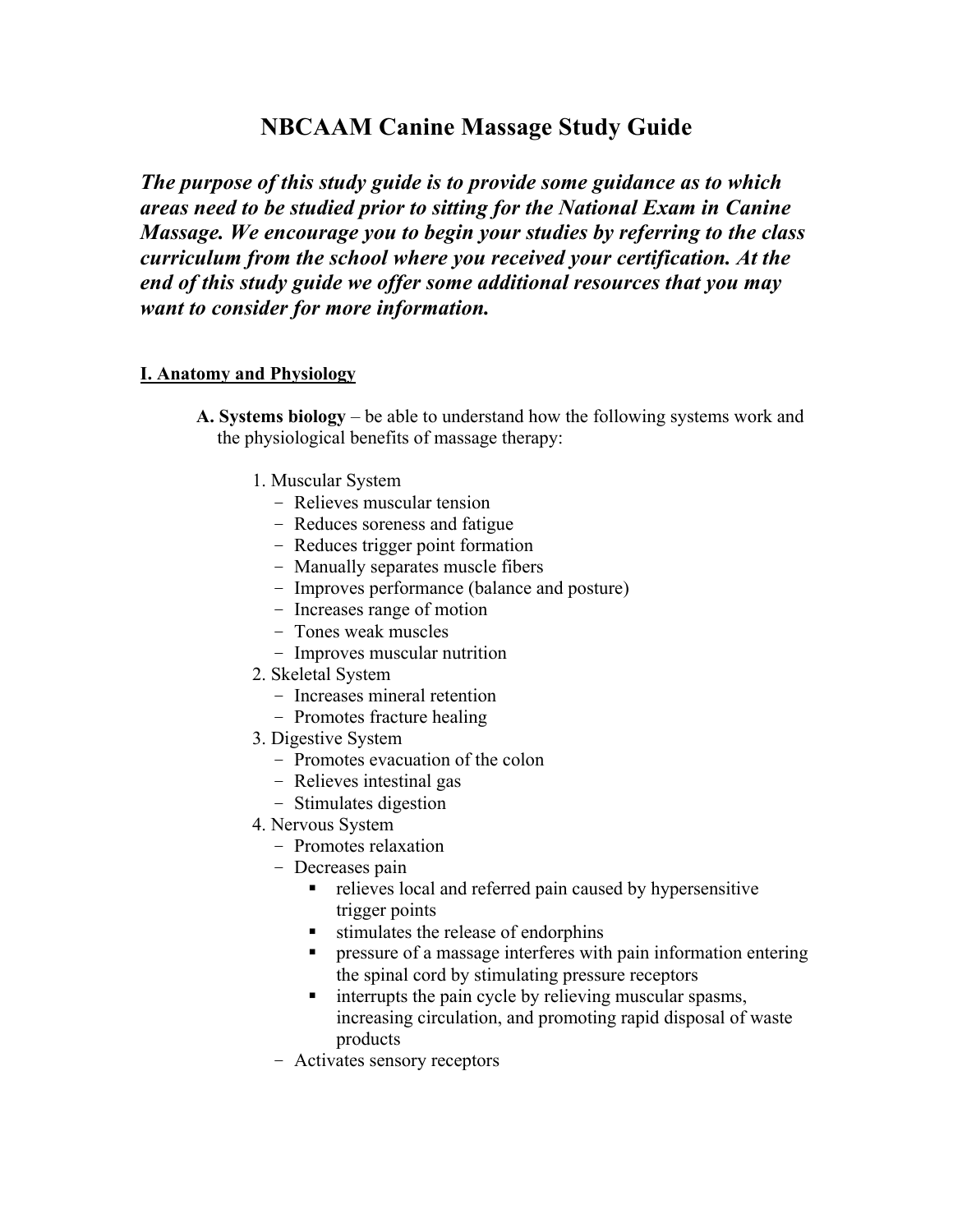- 5. Cardiovascular System
	- Dilates blood vessels
	- Improves blood circulation
	- Stimulates release of acetylcholine and histamine for sustained vasodilation
	- Replenishes nutritive materials
	- Reduces ischemia
	- Decreases blood pressure and reduces heart rate

## 6. Integumentary

- Increases skin temperature
- Improves skin condition
- Reduces superficial keloid formation (scarring)

## 7. Respiratory System

- Reduces respiration rate
- Strengthens the respiratory muscles
- Decrease of asthma attacks
- Increases fluid discharge from the lungs
- Improves pulmonary functions
	- *Increase* in the total amount of air that can be forcibly inspired and expired from the lungs in one breath

## 8. Urinary System

- Increases urine output
- Promotes the excretion of metabolic wastes

## 9. Endocrine System

- Increases dopamine and serotonin levels. Linked to decreased stress levels and reduced depression.
- Reduces cortisol level. Reduces cortisol level by activating the relaxation response. Elevated levels of cortisol not only represent heightened stress but also inhibited immune function.
- Reduces norepinephrine level. Reduces norepinephrine, which is linked to the relaxation response.

## 10. Lymphatic System

- Promotes lymph circulation
- Increases lymphocyte count
- Increases the number and function (or cytotoxicity) of natural killer cells
- **B. External anatomy** know the surface features of the dog as well as bony landmarks.
	- 1. **External Points:** pinna, occiput, crown, stop, foreface, nose, muzzle, lips, flew, jaw, throatlatch, crest, neck, withers, shoulder, point of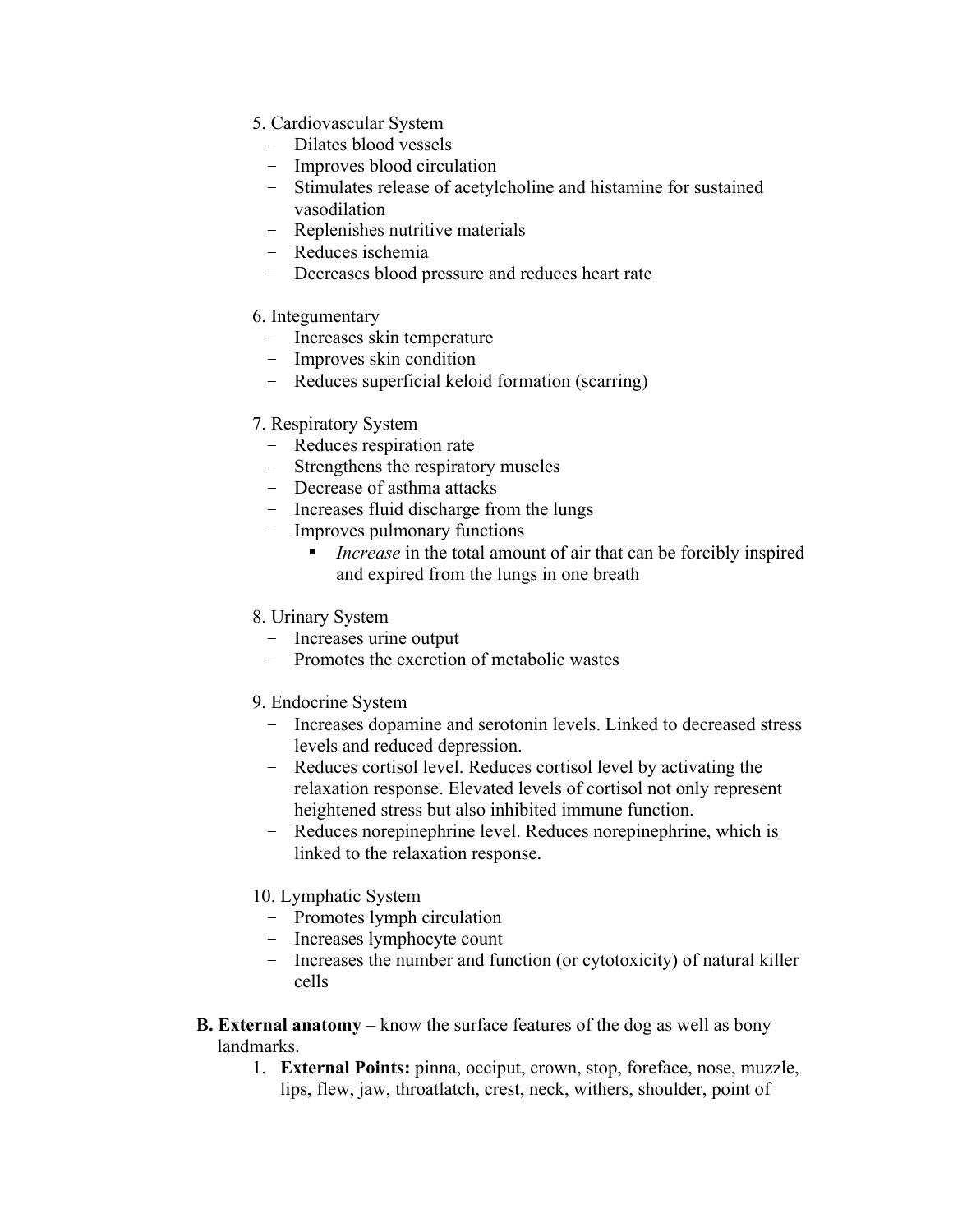shoulder, chest, arm (brachii), elbow, forearm, carpus, metacarpus, digits (1-5), thorax, abdomen (belly), flank, back, loin, croup, point of hip, tailhead (set of tail), buttock, point of buttock, thigh, stifle, leg, tarsus (hock), metatarsus.

- **C. Skeletal structure and function** know the different parts of the skeletal structure as well as the function and physiology of bone
	- 1. **Axial skeleton**: skull, mandible, hyoid apparatus**,** cervical vertebrae**,**  thoracic vertebrae**,** lumbar vertebrae**,** sacral vertebrae**,** coccygeal (caudal) vertebrae**,** ribs**,** costal cartilage**,** sternum.
	- 2. **Appendicular skeleton Forelimb:** scapula, humerus, radius, ulna, carpal bones (7), metacarpal bones (4 or 5), proximal phalanges (4 or 5), middle phalanges (4 or 5), distal phalanges (4).
	- 3. **Appendicular skeleton Hindlimb:** ilium**,** pubis**,** ischium (these first three fused to form one side of the pelvis – os coxae)**,** femur**,** patella**,**  tibia**,** fibula**,** tarsal bones (7)**,** metatarsal bones (4 or 5)**,** proximal phalanges (4 or 5)**,** middle phalanges (4 or 5)**,** distal phalanges (4).

## 4. **Function of the skeleton**

- a. structural frame for the body
- b. lever system for moving the muscles
- c. protects internal organs
- d. stores minerals, particularly calcium
- e. production site for blood cells within the marrow

## **D. Muscular structure and function**

- 1. **Muscle function** movement, produces heat, helps with posture and joint stability, transports fluids such as blood, lymph, water, etc. transports nutrients.
- 2. **Muscle characteristics** excitability (muscles contraction is caused by the nervous system), contractibility (muscles can shorten), extensibility (muscles can lengthen upon relaxation), and elasticity (healthy muscle has the ability to stretch to  $1\frac{1}{2}$  times its resting length).
- 3. **Types of muscle tissue** cardiac (makes up the heart; involuntary), smooth (found in walls of arteries, gastrointestinal tract, bladder, male and female reproductive tracts, respiratory tract; involuntary) and skeletal (causes skeletal movment; voluntary).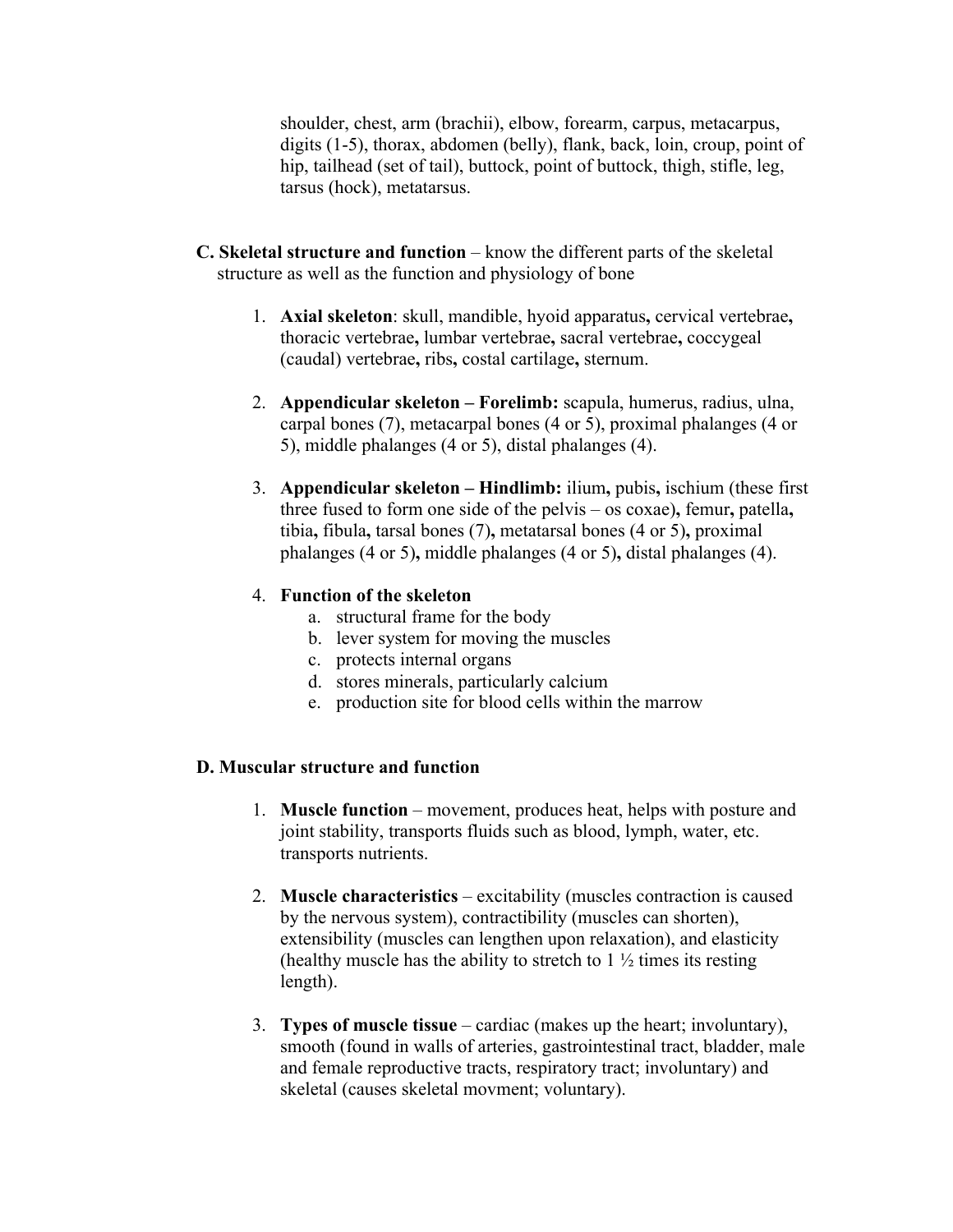- 4. **Muscle anatomy** muscle belly, muscle fascicles, fascial membranes (perimysium, endomysium), muscle fibers (myofibers), tendinous attachments (origin/insertion, proximal/distal attachments), muscle spindle fibers, Golgi tendon organs.
- 5. **Terminology -** agonist, antagonist, fixator**,** synergist, eccentric and concentric contraction, isotonic and isometric contraction.
- 6. **Muscle Kinesiology -** actions of the muscles.
- 7. **Specific Muscles –** know the major muscles and their origins and insertions (proximal and distal attachments).

# **E. Connective tissue structure and function**

- 1. Components
	- Matrix cells, fibers and ground substance
	- Fiber types collagen, elastic and reticular
- 2. Cartilage
	- Hyaline, elastic and fibrous
- 3. Properties of fascia
	- Thixotropic
	- Piezoelectric

# **F. Neurological structure and function**

- 1. Sensory afferent
- 2. Integrative brain
- 3. Motor efferent
- 4. CNS (Central Nervous System)
	- Brain and spinal cord
- 5. PNS (Peripheral Nervous System)
	- SNS (Somatic Nervous System)
	- ANS (Autonomic Nervous System)
		- 1. Sympathetic (SNS) stress related, fight or flight
		- 2. Parasympathetic (PNS) rest and digest
- 6. Neurons structure and function
	- Axons
	- Dendrites
	- Schwann cells myelination
	- Synapse and synaptic cleft/space
- 7. Meninges, CSF (cerebral spinal fluid)
- 8. Parts of the brain
- 9. Cranial nerves and spinal nerves
- 10. Types of receptors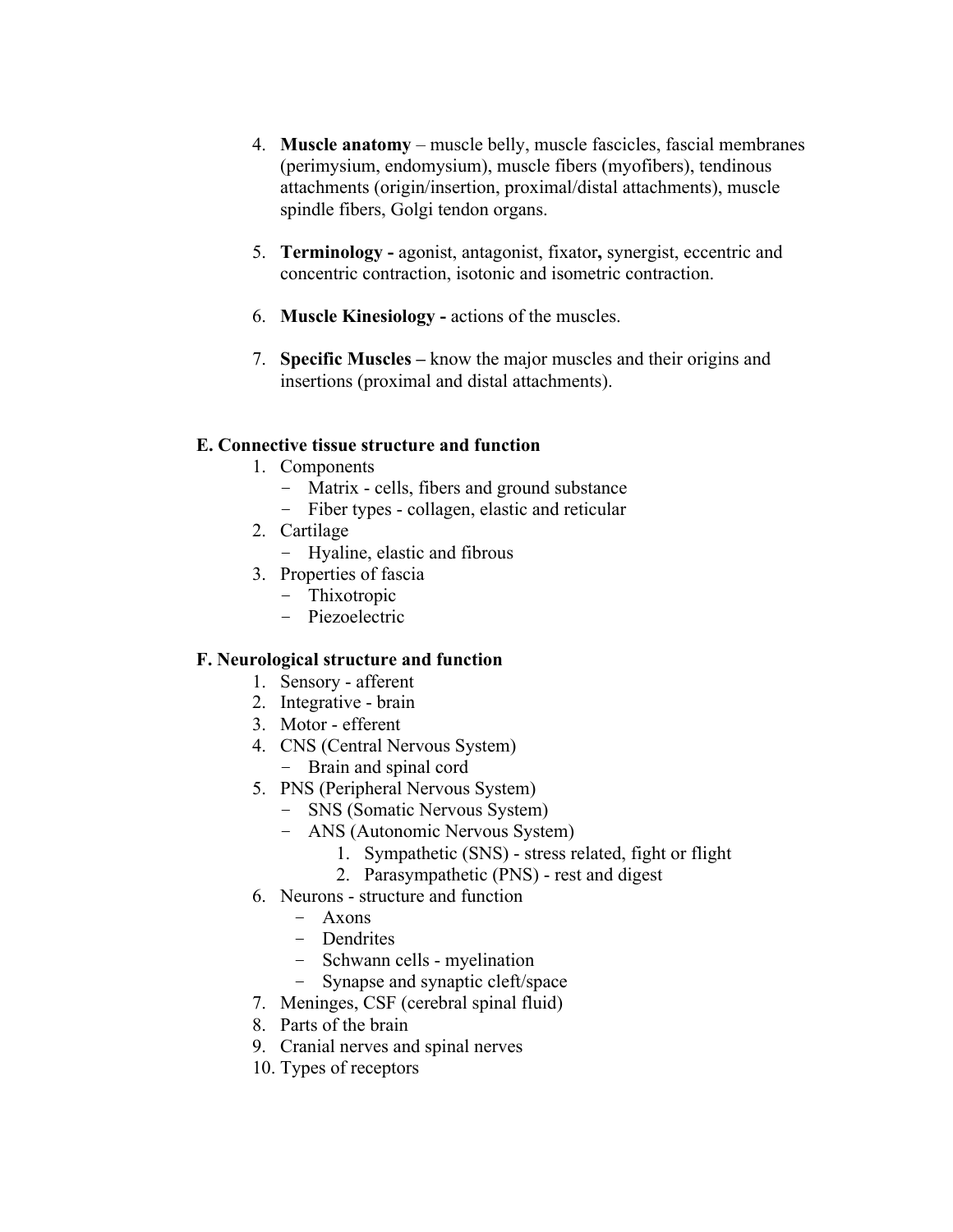## **G. Sample questions:**

1. Which of the following is *not* part of the digestive system

a. esophagus

b. stomach

c. spleen

d. large intestine

2. Which structure carries oxygen-rich blood from the heart to the tissues?

- a. Jugular vein
- b. Lymphatic vessel
- c. Right thoracic duct
- d. Carotid artery

Answers: 1. C, 2. D

# **II. Massage Theory and Application**

# **A. History of Massage**

# **Brief History of Massage**

Massage therapists take pride in the historical background of their profession. Massage is the oldest form of healing known to man.

The first known documentation of massage was in 2700 B.C. by the Chinese. The first *detailed* records of massage, preserved by the British Museum, date back to the year 300 B.C. and contain descriptions of movements that are identical to those practiced at the present time. There is mention of massage in the early writings of the Greeks, Romans, Egyptians, and Turks, as well as the Persians, all having practiced a primitive form of massage.

Hippocrates, the "Father of Modern Medicine", learned massage from Herodicus in 1800 B.C.

Records of application of massage by the Japanese, dating back to 1000 B.C. are still in existence; indeed massage is recognized in Japan today as one of the foremost forms of healing.

Swedish Massage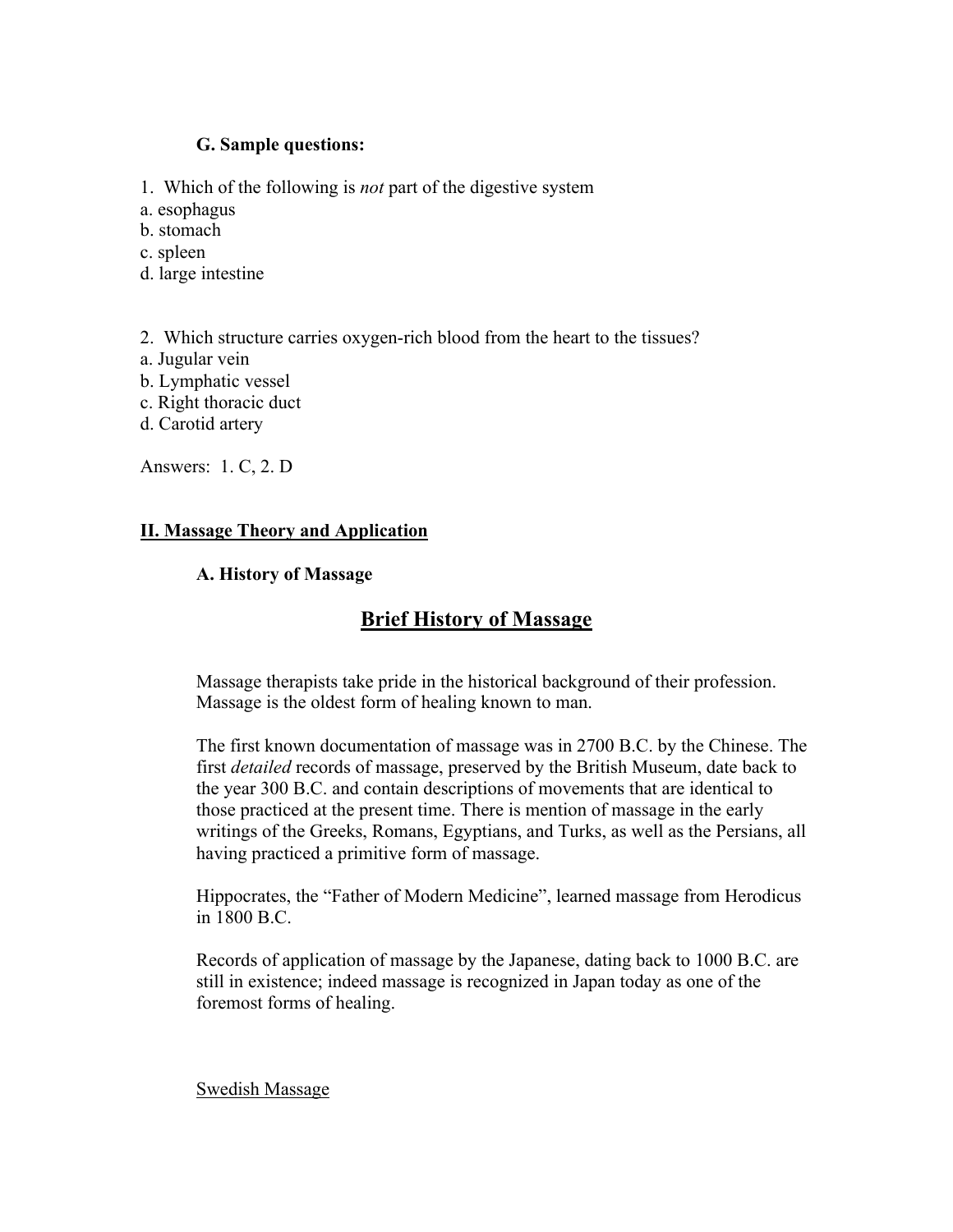The massage that we recognize today known as Swedish massage was first devised by Per Henrik Ling of Sweden. The first institution for the scientific study and application of massage was established in Stockholm in 1813.

### Massage in the United States

Massage was first used in this country by Dr. Weir Mitchell of Philadelphia in 1877. Sr. A. Lovett of Boston used massage to assist in relieving the results of paralysis after the polio epidemic of 1916.

Although massage has been used in the US since the 1800's, it was not until the world wars that its true beneficial effects were recognized. Beginning with WWI, many hospitals started to use massage for various injuries. Finally, after WWII, it became recognized to the point where practically all hospitals today use massage in their Physical Therapy departments.

In 1937, Gertrude Beard, a physiotherapist at Northwestern University, had a profound influence on massage techniques in America. The history of massage is interesting and vital. In 1943 the American Massage Therapy Association (AMTA) is formed in Chicago, IL and is still going today.

Jack Meagher, a Physical Therapist and Massage Therapist who popularized the art of Sports Massage in the US, started working with horses in 1975. Jack is credited with formally bringing massage to the animal world in the US. There is no known record of who brought massage to the world of dogs, however, it is here to stay.

#### **B. Physiological Effects of Massage**

- 1. Increases circulation of blood and other body fluids
- 2. Releases endorphins (natural pain killers)
- 3. Increases the excretion of toxins
- 4. Relaxes muscle spasms/relieves tension
- 5. Alleviates stiffness and restores mobility to injured tissues
- 6. Prevents injuries and loss of mobility in potential trouble spots
- 7. Increases range of motion
- 8. Enhances muscle tone
- 9. Increases flow of nutrients to muscles
- 10. Reduces inflammation and swelling
- 11. Lowers blood pressure
- 12. Improves animal's disposition
- 13. Increases athletic performance
- 14. Increases endurance
- 15. Maintains/enhances overall physical condition

#### **C. Massage techniques**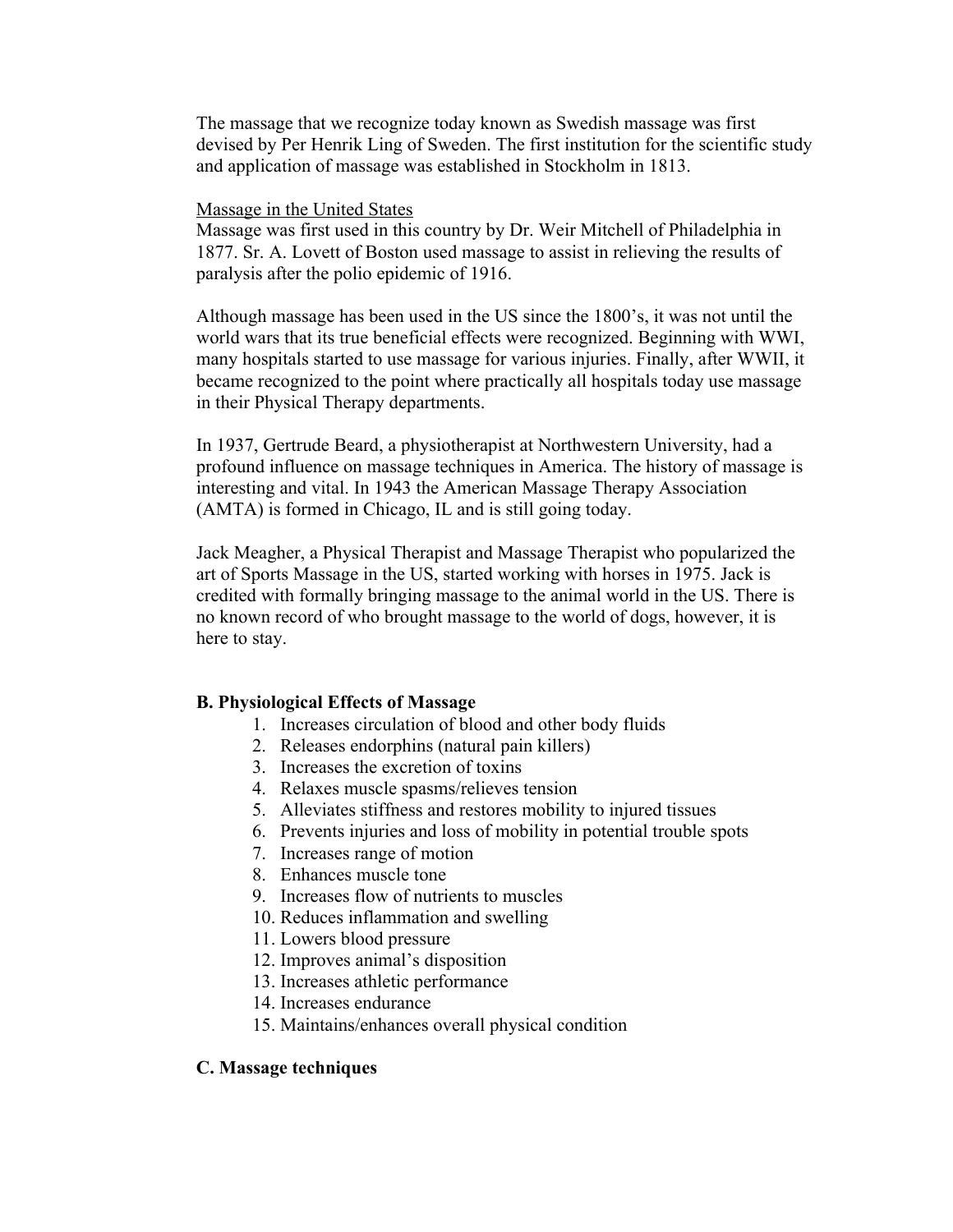- 1. **Compression** The desired effect is to spread the muscle fibers and increase circulation.
- 2. **Direct Pressure** is a form of compression that involves the use of your thumbs, finger pads, or elbows. The desired effect is to relieve hypertonia and increase circulation to a specific point (such as a trigger point or stress point).
- 3. **Effleurage** is a gliding stroke. The desired effect is to prepare tight muscles for deeper work, relieve fatigue, and soothe and sedate when used as a finishing stroke. Effleurage is used to release fascial restrictions. Palpation stroke.
- 4. **Petrissage** strokes are where the skin and muscles are raised from their ordinary position then squeezed, rolled or pinched with firm pressure usually in a semi-circular direction. Terms such as kneading, rolling, pressing, squeezing, twisting and picking-up, wringing, skin rolling apply to petrissage. The desired effect is freeing adhesions, stimulating nerve endings, removing accumulation of fluids and waste, releases spasms and improves circulation.
- 5. **Friction** is a stroke that is meant to affect the deeper layers of tissue. Friction techniques work by compressing tissue against bone and/or creating heat. Friction helps stretch the fibers and release any tension held in the muscle, tendon or ligament. Friction can be applied across tissue fibers, with tissue fibers, or in a semi-circular fashion. Friction is done without sliding on the skin. The desired effect is freeing adhesions, breaking up deposits of waste, and stimulating tendons and ligaments, aligning collagen fibers**.**
- 6. **Tapotement or percussion** is executed with cupped hands, fingers or the edge of the hand with short, alternating taps. The desired effect is to relieve muscle atrophy by increasing contraction of muscle and to temporarily decrease nerve sensation so deeper techniques can be applied to an area. Variations are called tapping, cupping, hacking or slapping.
- 7. **Vibration Movement** is good for use with deeper muscles and joints. The desired effect is to loosen tissue and joints.

# **D. Pre and Post Event Massage techniques**

Pre Event Massage – used to enhance the dog's warm up. Goal is to fill the muscles with well oxygenated, nutrient filled blood.

- 1. Looking to stimulate circulation, nerves, muscle activity using rapid strokes
- 2. Strokes to consider: tapotement, effleurage, petrissage, compression. Avoid deep friction.
- 3. Stretching after proper warm up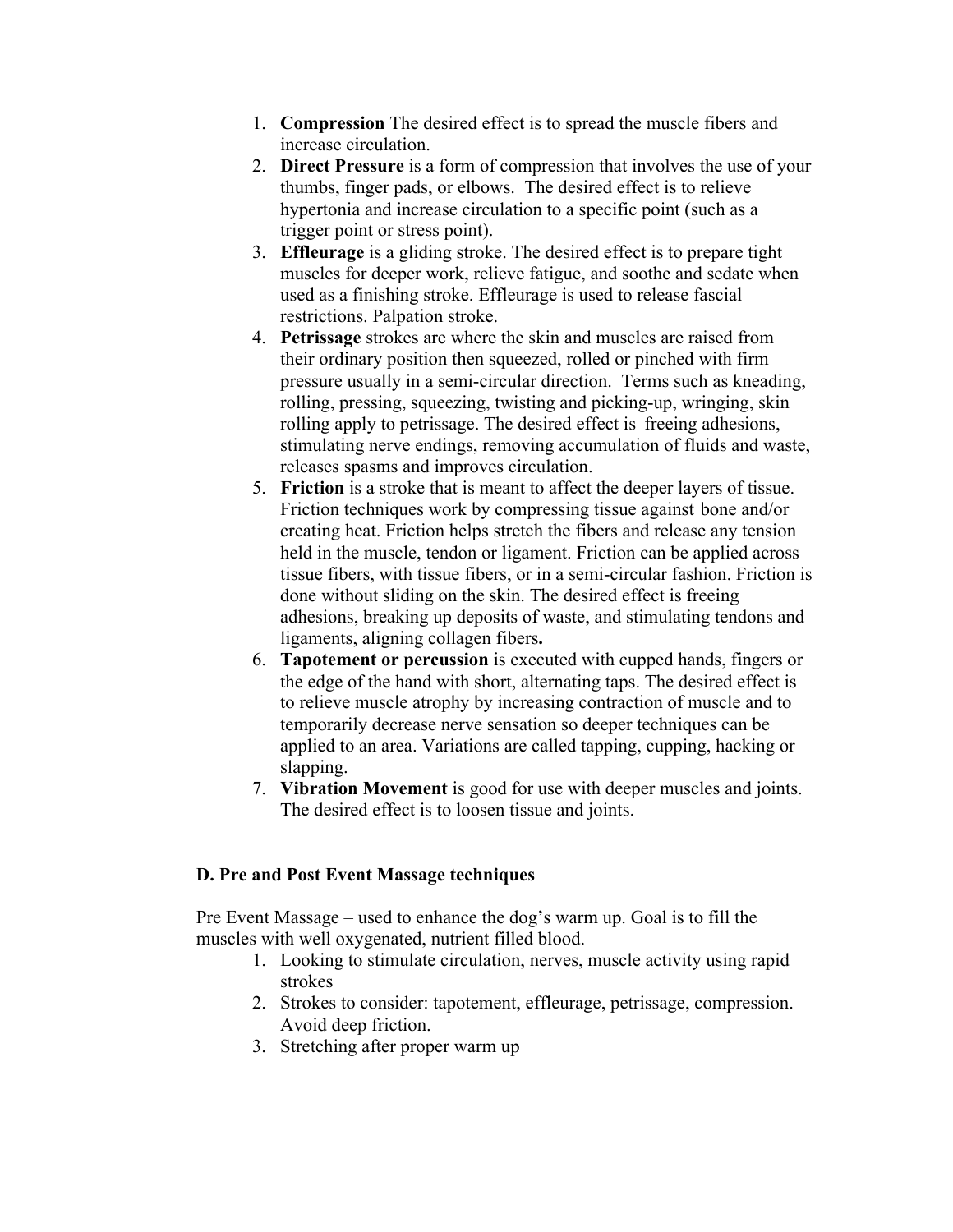Post Event Massage – used to reduce trauma that has occurred during event. Objective is to flush the fluid buildup that can accumulate during heavy muscle activity, speed recovery and thus reduce the risk of future injury.

- 1. Looking to soothe, help with recovery, move fluids, eliminate waste, calm nervous system, and stimulate the lymphatic system
- 2. Strokes to consider: passive touch, effleurage, compression, avoid deep friction
- 3. Gentle stretching

# **E. Proper Stretching techniques**

Stretching reduces muscle tension, preventing muscle pulls and ligament injuries.

- 1. Make sure muscles are warm before stretching the ideal time is after a warm-up workout or after massage.
- 2. Stretch extremities slowly to full range of motion, being careful to not overstretch
- 3. Target one joint at a time holding one hand above the joint to stabilize, one hand below to move the joint through its comfortable and available range of motion
- 4. Stretch safely release stretches gently, guiding legs all the way back to the ground

# **F. Documentation/Record Keeping**

It's important to maintain good records of treatments. It helps with future massages (for reference and comparison). It helps with discussion of problems with vets and other health professionals. It also shows professionalism to clients.

The record of each massage session should include:

- 1. Dates of each treatment
- 2. Info on dog
- 3. Owner info
- 4. Location information
- 5. History and Background info on dog
- 6. Personality traits of dog
- 7. Medications/supplements used
- 8. Current training/disciplines
- 9. Major complaint info
- 10. Space to note areas treated and findings
- 11. Recommendations Post Massage/General Comments

Record maintenance - owner/animal information is confidential

- 1. Information cannot be shared without owner consent
- 2. Records should be properly maintained

**SOAP** notes - Commonly used charting method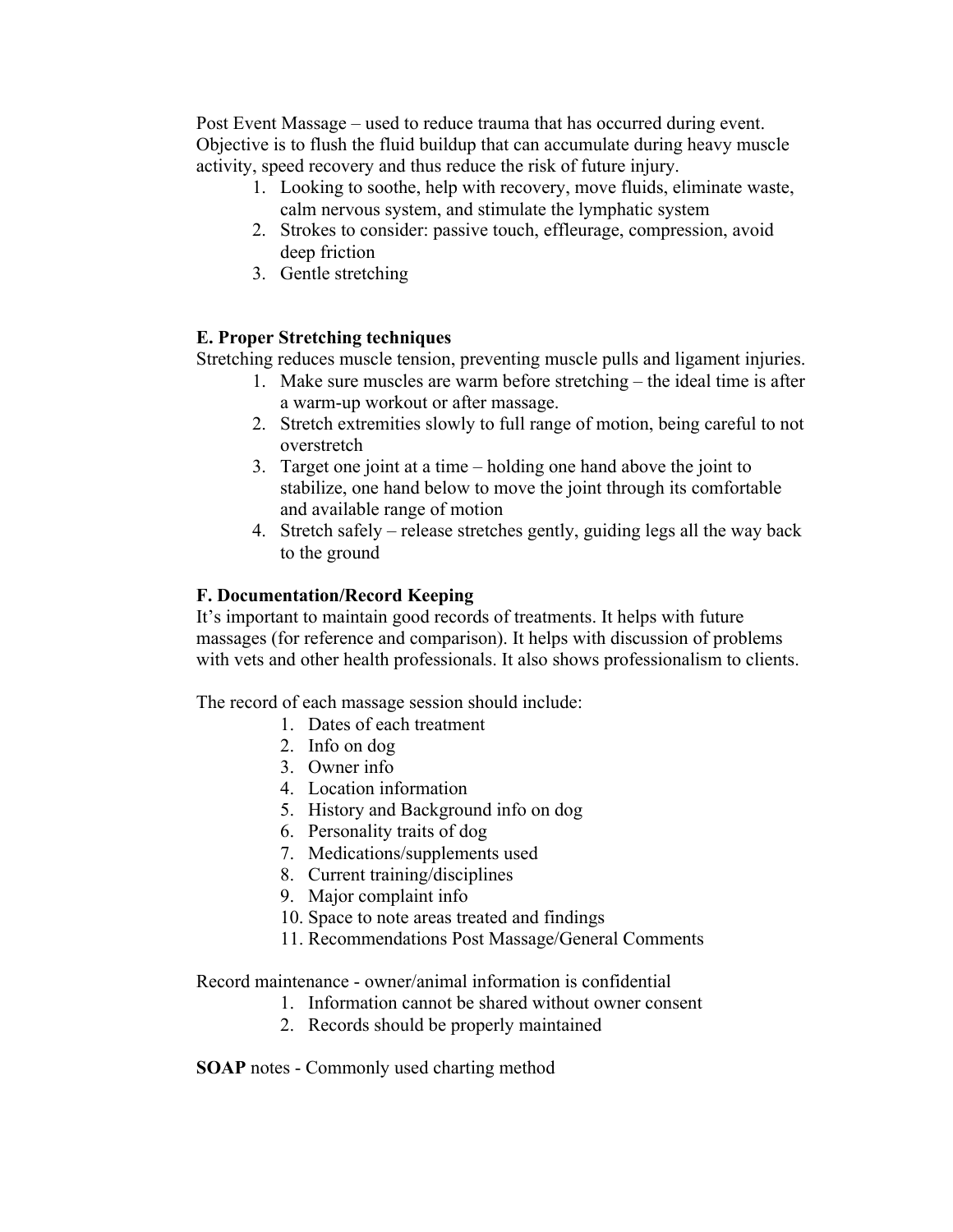- 1. **Subjective** information Subjective information is the information given to you by the client.
- 2. **Objective** information Objective information is a report of what you observed and what you found during your treatment. This can include gait and postural analysis, as well as reactions to palpations and strokes, atrophy, and muscle tension.
- 3. **Assessment** information Assessment information is what you did and how the dog/tissue responded. You can use information about the techniques/strokes that worked best or the dog responded to best. You can also include another postural or gait analysis - how did the dog move/stand after the session.
- 4. **Plan** is your suggestions for what would benefit the dog based on today's session. Include recommendations for veterinary/chiropractic follow up, homework for owner, and next appointment schedule.

# **III. Massage Assessment Techniques**

- **A. Palpation** how to palpate, purpose of palpation
- **B. Gait Analysis** how to perform a gait analysis
	- 1. Observing the motion of the dog's head, assessing movement to accentuate lameness, stance phase, swing phase,
	- 2. Beats of gaits (walk, trot, pace, canter, gallop).
	- 3. Moving in straight line, moving on a circle

## **C. Conformation Analysis**

- 1. Standing square on level surface
- 2. Compare left to right

## **D. Observation**

1. Dog in its natural environment

# **IV. Pathology**

**Pathology is the study of disease. The term pathogen comes from the Greek word "pathos" meaning disease.** An organism capable of producing disease in an animal is referred to as a **pathogen. Pathological** is a termed used for a diseased condition. An understanding of **pathological conditions** is necessary in order for a massage practitioner to be able to make accurate decisions regarding an appropriate massage plan.

# **A. Recognition of Disease Patterns/ Clinical Signs**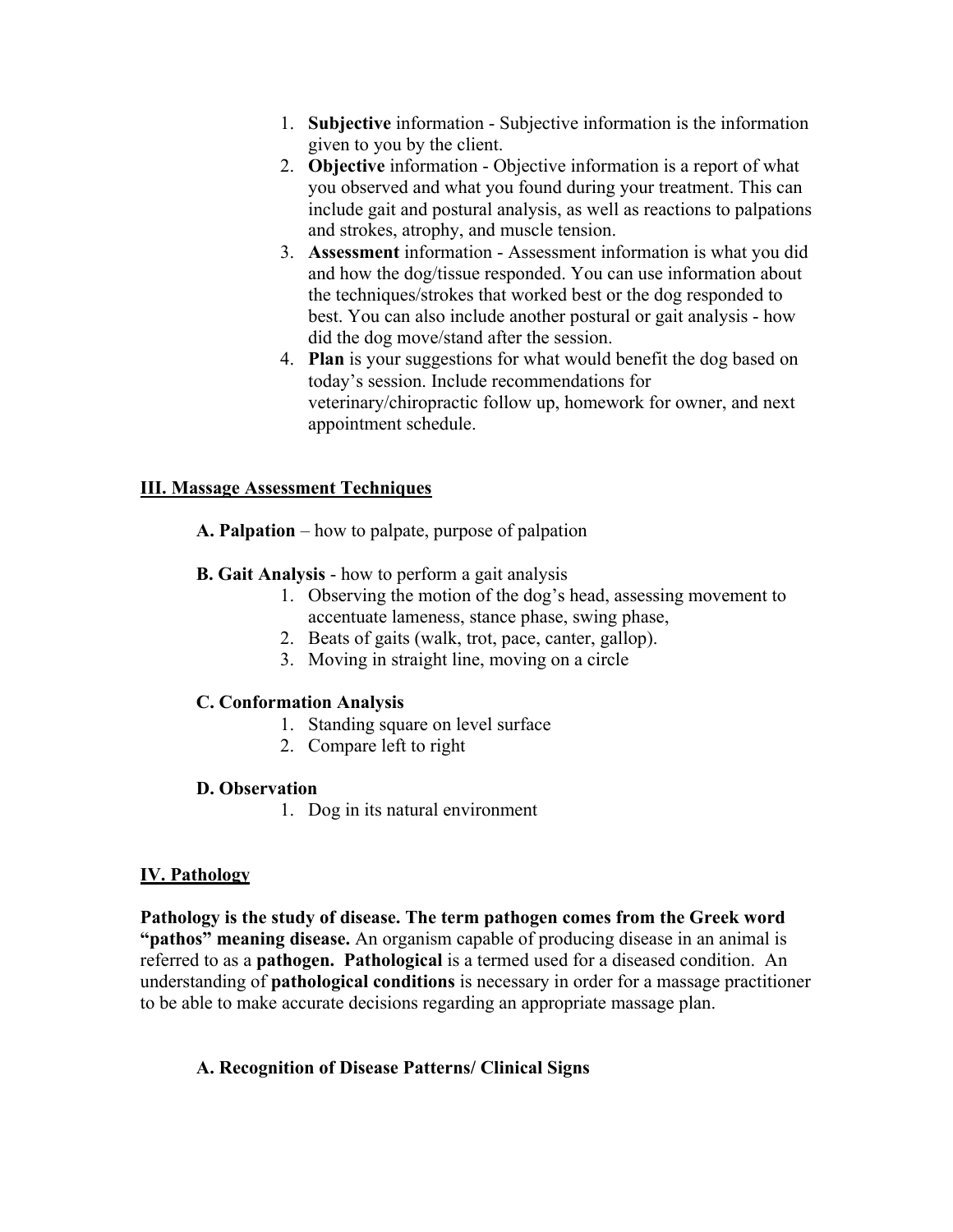Basic understanding of common diseases, conditions and how pathogens are transmitted.

- 1. **Zoonoses** are pathogenic conditions that may be transmitted between animals and other species, including humans.
- 2. **Pathogens** are microorganisms such as viruses, bacteria, protozoa and fungi that cause disease in humans and other species.
- 3. Pathogen transmission is grouped into two general types of contact, **direct** and **indirect,** within there are several mechanisms.

**Example: Direct Transmission:** Directly transmitted agents generally don't have to survive in the environment for successful transmission to occur. Direct transmission occurs from dog to dog contact.

**Indirect Transmission:** Airborne (ex. coughing), Vehicle (Fomite - ex. – food/water bowls, brushes, toys, or Human - ex. - hands, clothes, boots) Transmission and Vector Transmission (mechanical and biological - ex. ticks, biting insects, birds).

- **Communicable diseases** and contraindications and preventions are in necessary the massage industry
- **How to prevent the spread of zoonotic diseases**

**Example: Washing your hands** between massage sessions is an important measure in preventing the spread of zoonotic agents. Other methods may include - changing clothes, cleaning/disinfecting the bottoms of shoes, boots.

- **Pathogen transmission** and the routes by which an infectious agent exits its host, such as by feces, urine, saliva, expired air, blood, semen or urogenital secretions.
- **Pathogens and Transmission Routes**

**Examples: Direct Contact/Indirect Contact:** Rabies is a viral disease that can be spread by direct or indirect contact. Direct – bite, scratch. Indirect – blood, saliva, other bodily fluids.

**Feco-Oral route:** Giardia (there is some controversy whether it is zoonotic) is a protozoan parasite that lives in the intestine of affected animals is characterized by intestinal problems and diarrhea it is feco-orally spread between animals by feces that contaminates water.

• **Systemic pathogens** Some pathogenic organisms use the cells that line the digestive tract in order to gain entry to the bloodstream. From there, an infection can become systemic.

# **B. Specific Conditions**

**1. Massage therapy** is contraindicated in pathogenic conditions involving fever and systemic infection.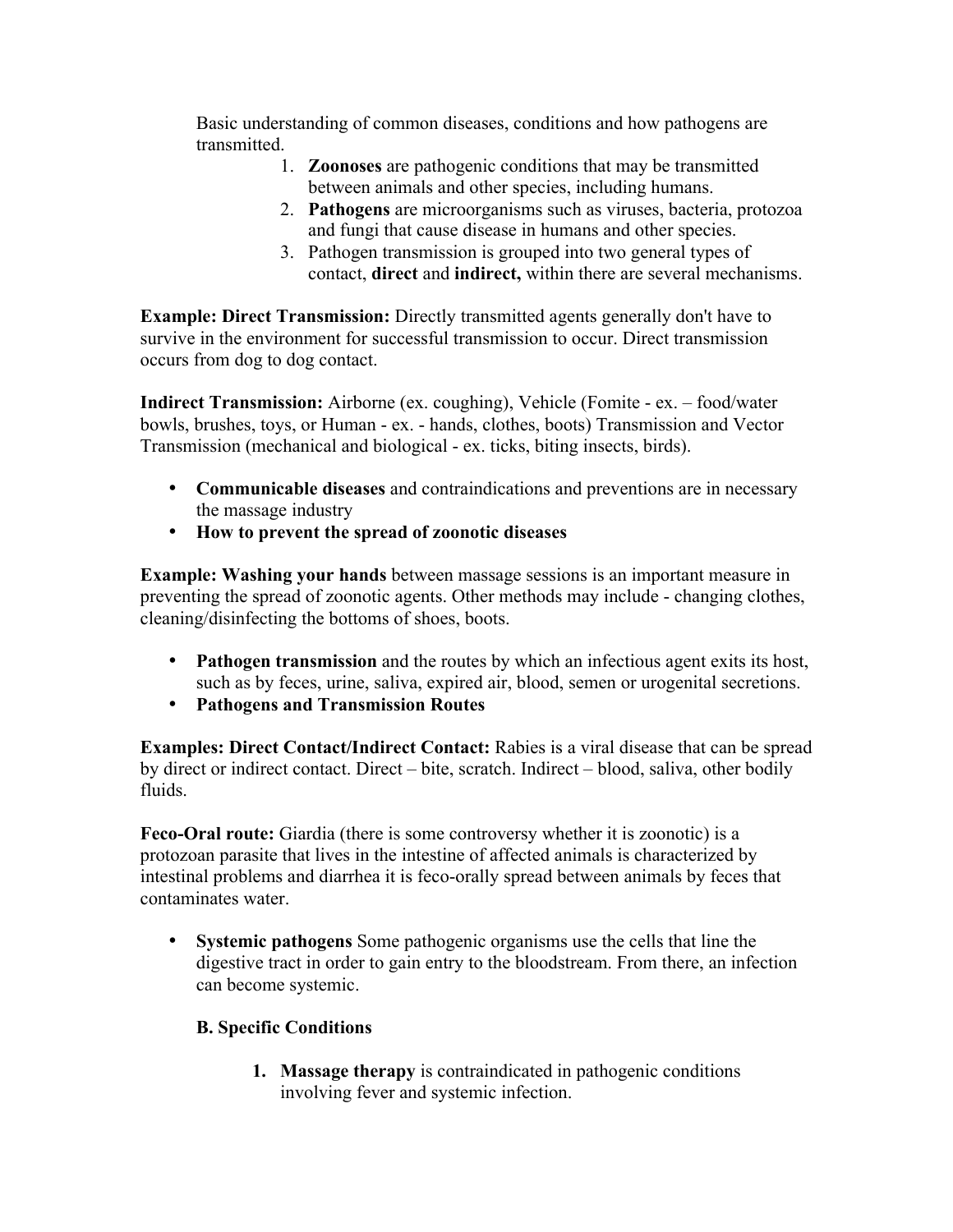• **Inflammatory Response** The **introduction of a pathogen** into a living system will generally launch an inflammatory response.

## **Example: The following are all signs of the Inflammatory Response - broad and encompassing . Once phagocytosis happens: (CRTD)**

- **Calor** (warmth) heart destroys many bacteria; heat given off by increased flow of blood.
- **Rubor** (redness) RBC leaking into blood tissues; increased circulation and vasodilation of injured tissues.
- **Dolor** (pain) exert pressure against pain receptors (nerve endings)
- **Tumor** (swelling) excess accumulation of fluids

## • **How the Body Defends Against Pathogens The lymphatic system-**

- The parts; cells, tissue, vessels, and fluid;
- The types of cells; lymphocytes, macrophages, antibodies (b-cells, tcells)
- The types of tissues; nodes, spleen, tonsils, thymus.

# **C. Contraindications**

Recognize situations that are contraindications to massage. Do not massage if:

- 1. Dog is in shock shock lowers blood pressure; massage lowers even more
- 2. Dog has fever fever is body's way to fight infection; massage could elevate fever.
- 3. Dog has cancer get approval from veterinarian first
- 4. Dog has open wounds do not massage these areas
- 5. Dog has torn muscles, tendon, ligaments –can massage only after veterinary approval due to increased risk of inducing bleeding
- 6. Dog has skin problems like ringworm massage could cause it to spread
- 8. Acute stages of diseases (ie: lyme, distemper)
- 9. Dog has had recent surgery can massage only after veterinary approval due to increased risk of inducing bleeding

# **D. Considerations**

- 1. NSAIDS Non-Steroidal Anti-Inflammatory Drugs
	- NSAIDS are used for pain management and to decrease inflammation, they can also interfere with blood clotting. If the dog is medicated it may have decreased sensation and reaction to pain. Too much pressure may cause bruising or bleeding in the tissues.
- 2. Steroids
	- May be used for a wide variety of reasons. Have immune suppressive properties and anti-inflammatory properties. Medical advisement is indicated depending on underlying condition and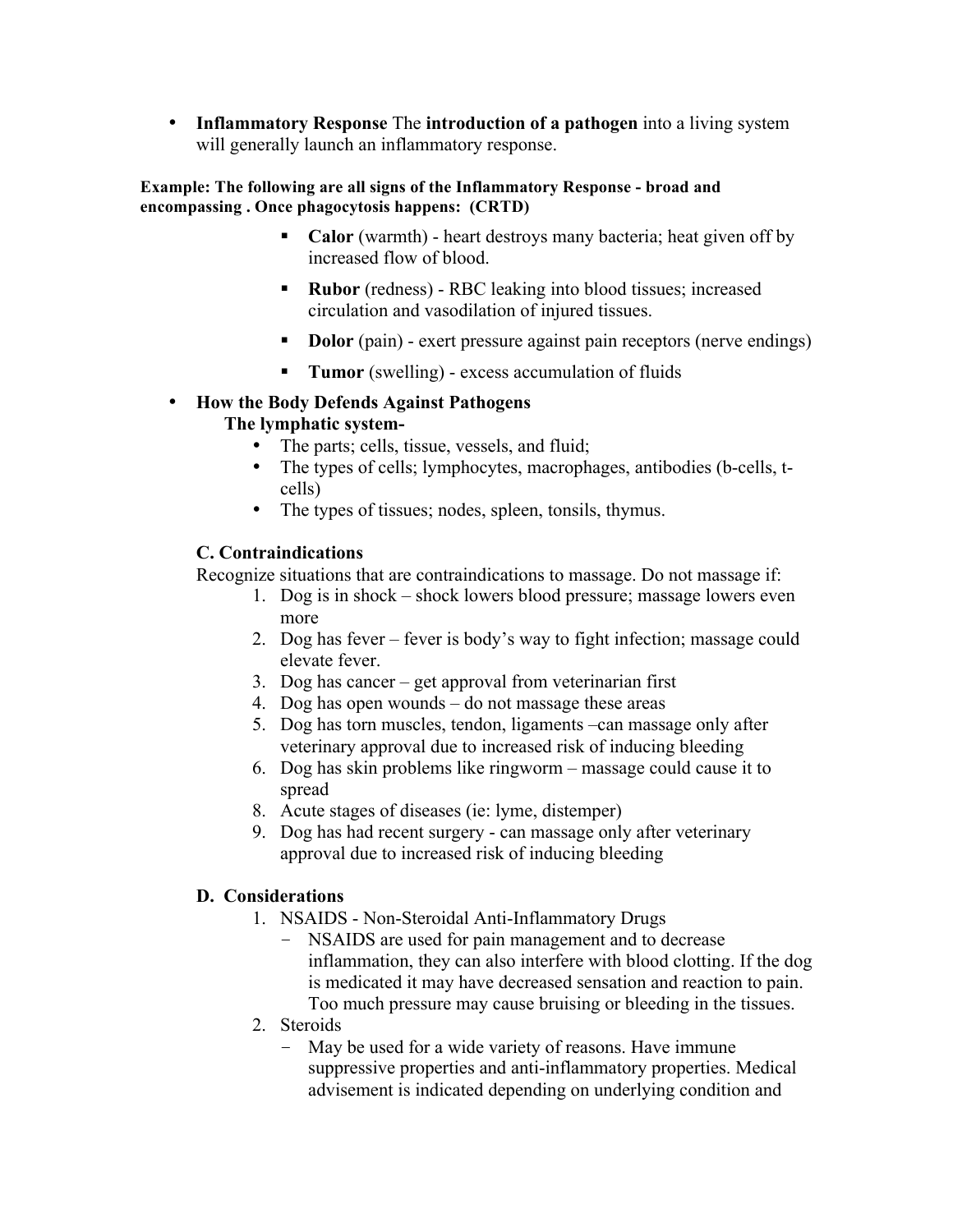duration of use. Long term use may cause weakening of bone and cartilage.

- 3. Muscle Relaxants
	- Given for relief of spasms and may alter muscle tone, pain levels. Be cautious with pressure.

## **V. Kinesiology/Biomechanics**

The study of the principles of biomechanics (the branch of physiology that studies the mechanics and anatomy in **relation to movement**) as it relates to health and disease. Biomechanics is a core part of kinesiology. Kinesiology is the study of the anatomical and mechanical basis of movement. This includes the study of anatomy, muscle physiology, and mechanics in an effort to arrive at a more complete picture of movement.

A kinesiological approach applies scientific and evidence based mechanical principles to movement and is not to be confused with Applied Kinesiology which is an alternative medicine technique.

#### **A. Directional terms:**

- 1. Dorsal towards the back (dorsum)
- 2. Ventral towards the belly (venter)
- 3. Cranial towards the head (cranium skull case)
- 4. Caudal towards the tail (cauda)
- 5. Rostral closer to the nose (rostrum)
- 6. Proximal on the limb, closer to the body
- 7. Distal on the limb, further from the body
- 8. Deep toward the inside or center of the body
- 9. Superficial toward the surface of the body
- 10. Medial toward the midline of the body
- 11. Lateral away form the midline of the body

#### **B. Joint Movements**

- 1. Flexion
- 2. Extension
- 3. Abduction
- 4. Adduction
- 5. Lateral Rotation
- 6. Medial Rotation
- 7. Lateral flexion (side bending)

## **C. Joint Types**

- 1. Types of Joints
	- a. Fibrous sutures, syndesmosis
		- b. Cartilaginous symphysis, intervertebral discs
	- c. Synovial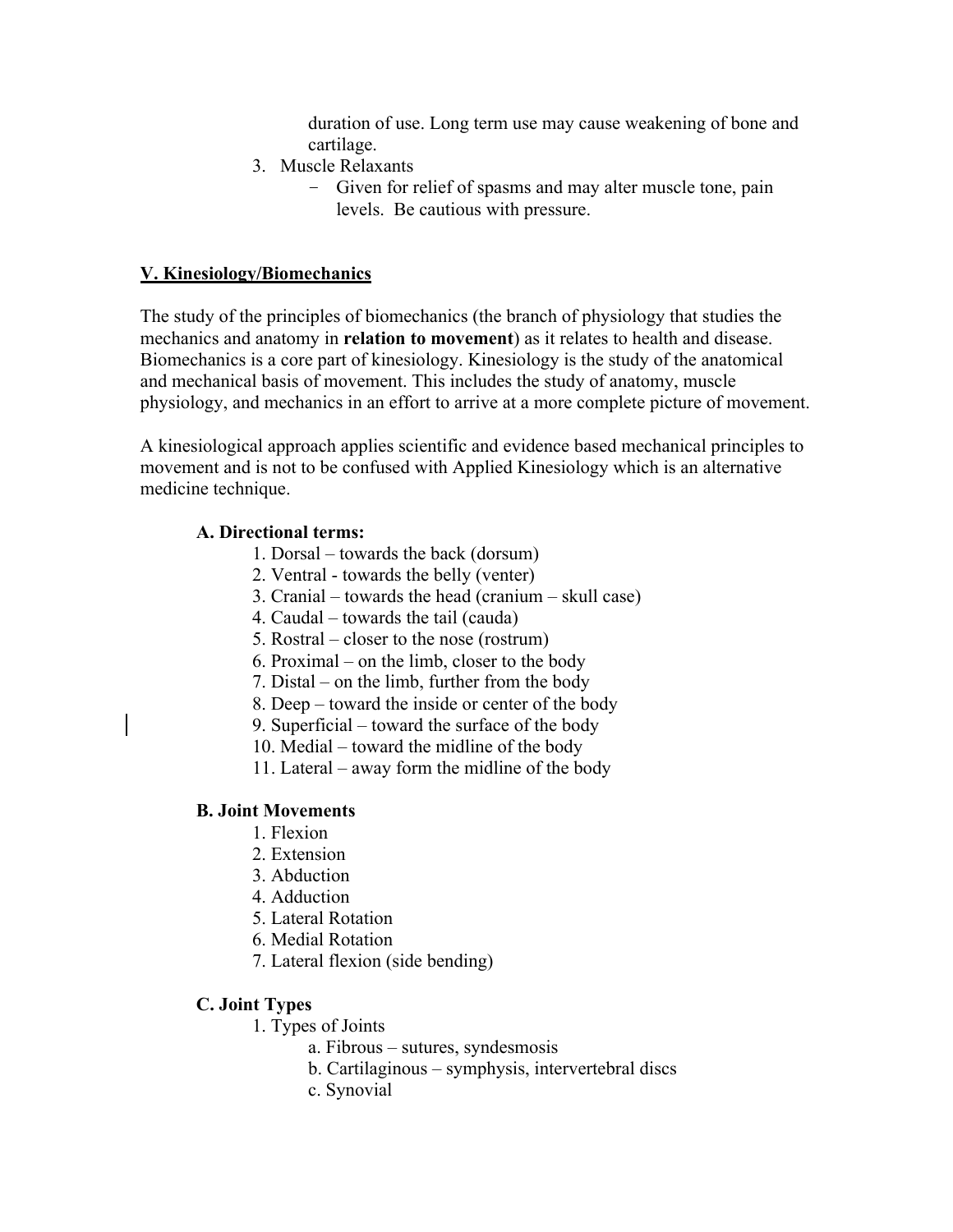- 2. Structures associated with synovial joints
	- a. Articular/hyaline cartilage
	- b. Synovial Membrane
	- c. Synovial fluid hyaluronic acid
	- d. Joint Capsule
	- e. Ligaments
- 2. Categories of Synovial Joints:
	- a. Hinge joint
	- b. Gliding joint
	- c. Ball and socket joint
	- d. Pivot joint

## **D. Definition of Gaits**

**Symmetrical –** each side of the body is mirroring the action. **Assymetrical** - each side of the body has different actions.

#### **Symmetrical Gaits**

- 1. Walk four beat gait
- 2. Trot two beat diagonal gait
- 3. Pace two beat lateral gait

#### **Assymetrical Gaits**

- 3. Canter three beat gait
- 4. Gallop four beat gait

#### **E. Gait Analysis**

- 1. Watching for rhythm, impulsion, balance, stride length, tracking, interference
- 2. Moving on a straight line
- 3. Moving in a circle

#### **F. Postural Analysis**

- 1. Observations from side, front and rear
- 2. Comparing left to right

#### **VI. Behavior, Handling and Safety**

#### **A. Pre-massage**

1. Approach the dog in a respectful manner and with good intentions – let him check you out to gain trust and acceptance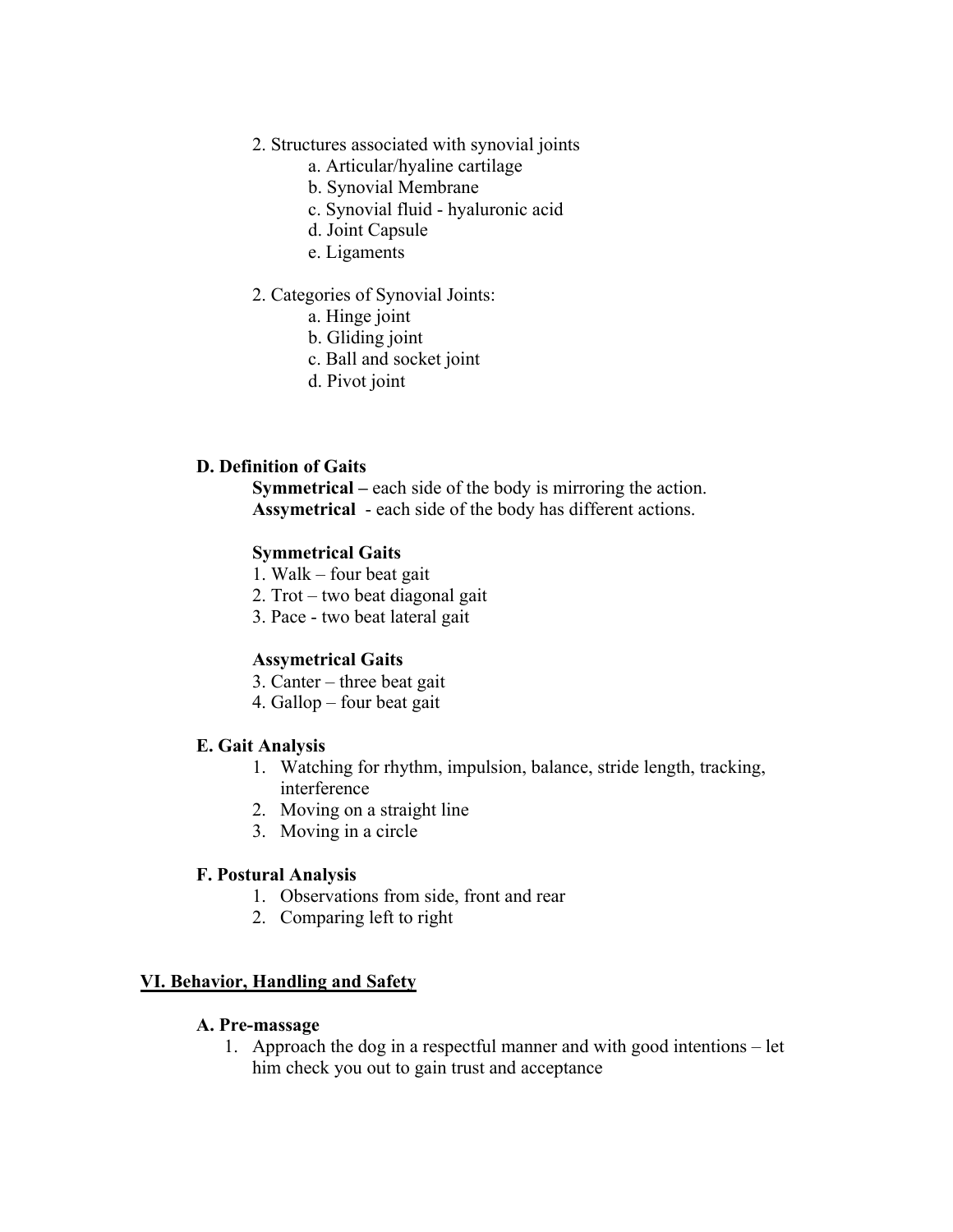- 2. Make sure location of massage is safe for both you and the dog (reduce distractions, always keep one hand on the dog at all times)
- 3. Observe animal's movements watch him walk and turn
- 4. Get info from owner/trainer about dog's history and current condition
- 5. Notice condition of dog's skin and hair
- 6. Start slowly with overall hands-on evaluation, using light pressure
- 7. Observe any reactions to your touch
- 8. Note changes in texture and temperature of tissue

## **Post-Massage:**

- 1. Conclude massage with a soothing effect
- 2. Allow the dog to walk, urinate, defecate or drink as needed
- 3. Make any notations on record document and discuss with trainer/owner

## **B. Species Behavior (Predator Animals and Social Structure)**

- 1. Evolution
- 2. Breeds breed characteristics
- 3. Predators
- 4. Social animals pack dynamics
- 5. Communicate with body language
	- Signs of alertness
	- Signs of threats
	- Signs of relaxation, enjoyment

# **C. Proper Handling**

- 1. Approach based on above
- 2. Considerations of where to work
	- On the floor
	- On a table
		- Make sure dog is secure
		- Make sure dog doesn't jump/fall
- 3. Considerations: eye contact, appropriate restraint technique, avoid fronton approach; be familiar with behavior characteristics

# **D. Body Mechanics / Personal Safety**

- 1. Coming from your center
- 2. Proper and appropriate pressure
- 3. Body position is not threatening

## **E. Emergency First Aid for Animals**

- 1. Ensure your own safety
- 2. Procedures for wounds, bleeding, broken bones, other emergencies
- 3. Emergency bandaging
- 4. When to call the veterinarian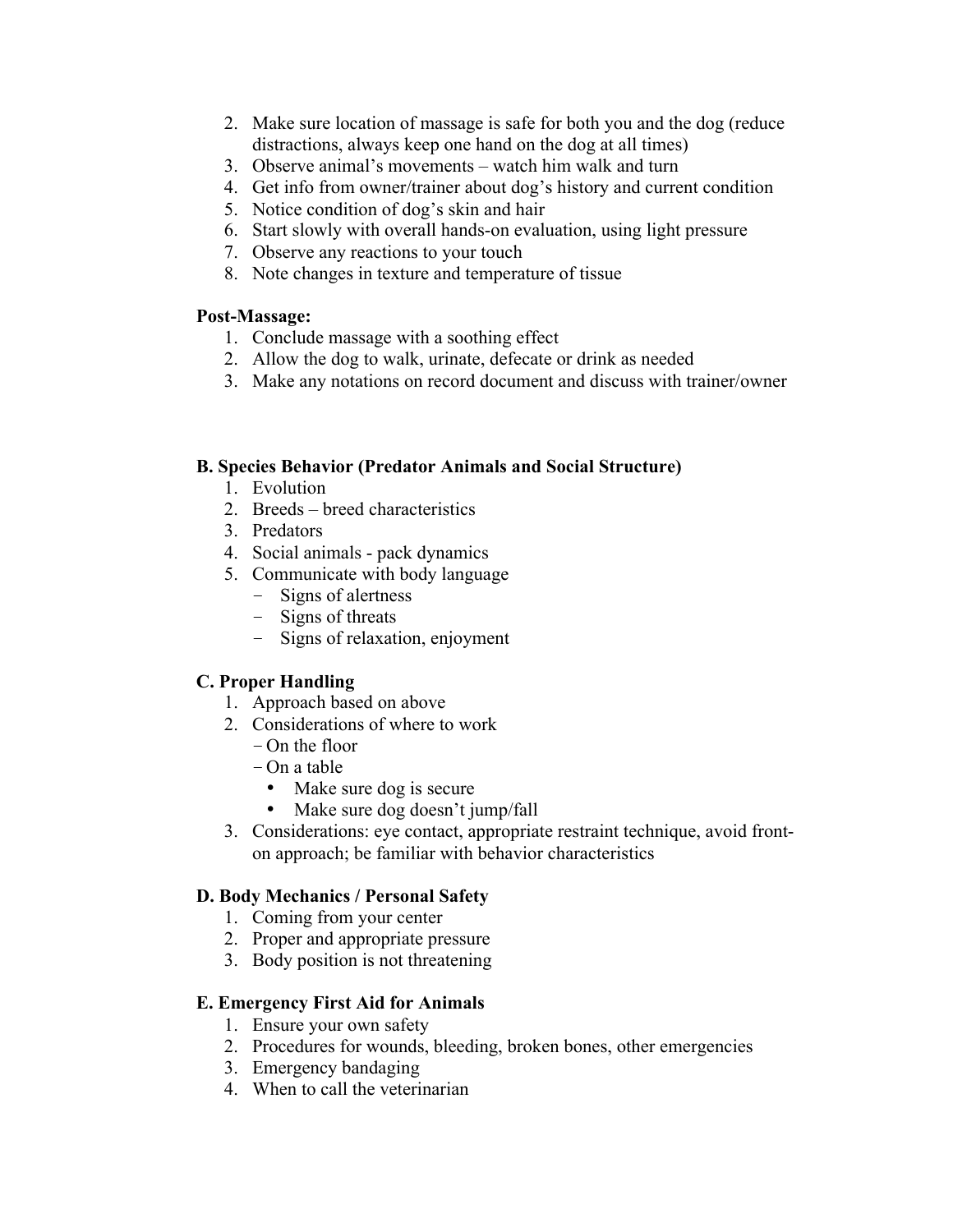# **VII. Professional Practice and Ethics**

# **A. Scope of Practice / Liability**

- 1. Massage therapy is not a substitute for veterinary care
- 2. Massage therapists do not diagnose disease or illnesses
- 3. Always refer clients to appropriate health professionals when required
- 4. Establish boundaries/limitations to protect yourself and your clients:
	- Personal safety boundaries
	- Commitment boundaries (don't over commit)
	- Boundaries of treatment by client (ie: verbal abuse)
- 5. Perform only those modalities that are trained to provide

**B. Code of Ethics** – a set of guiding moral principles that governs one's course of behavior and actions

- 1. Follow all policies, regulations, codes and requirements established by NCBAAM.
- 2. Conduct business with honesty and integrity
- 3. Commit to highest quality of care/services
- 4. Represent your educational and professional experience qualifications honestly
- 5. Accurately inform clients of the scope and limitations of your services
- 6. Acknowledge the contraindications and limitations of massage refer to other health professionals when required
- 7. Maintain and improve professional knowledge through continued education and training
- 8. Protect confidentiality of all client information

# **C. Setting up a Practice / Marketing**

- 1. Determine a business plan and mission statement
- 2. Mission Statement a short written statement of purpose for your business
- 3. Develop Marketing/Advertising support materials
- 4. Investigate insurance liability, health
- 5. Licenses and Permits varies by county/state
- 6. Tax Advisors consider working with tax advisors who are familiar with both small business and massage practices for best advice

# **Book List for References**

McCurnin, Dennis M. Bassert, Joanna, M 2002 5th edition, *Clinical Textbook for Veterinary Technicians,* W. B. Saunders Co.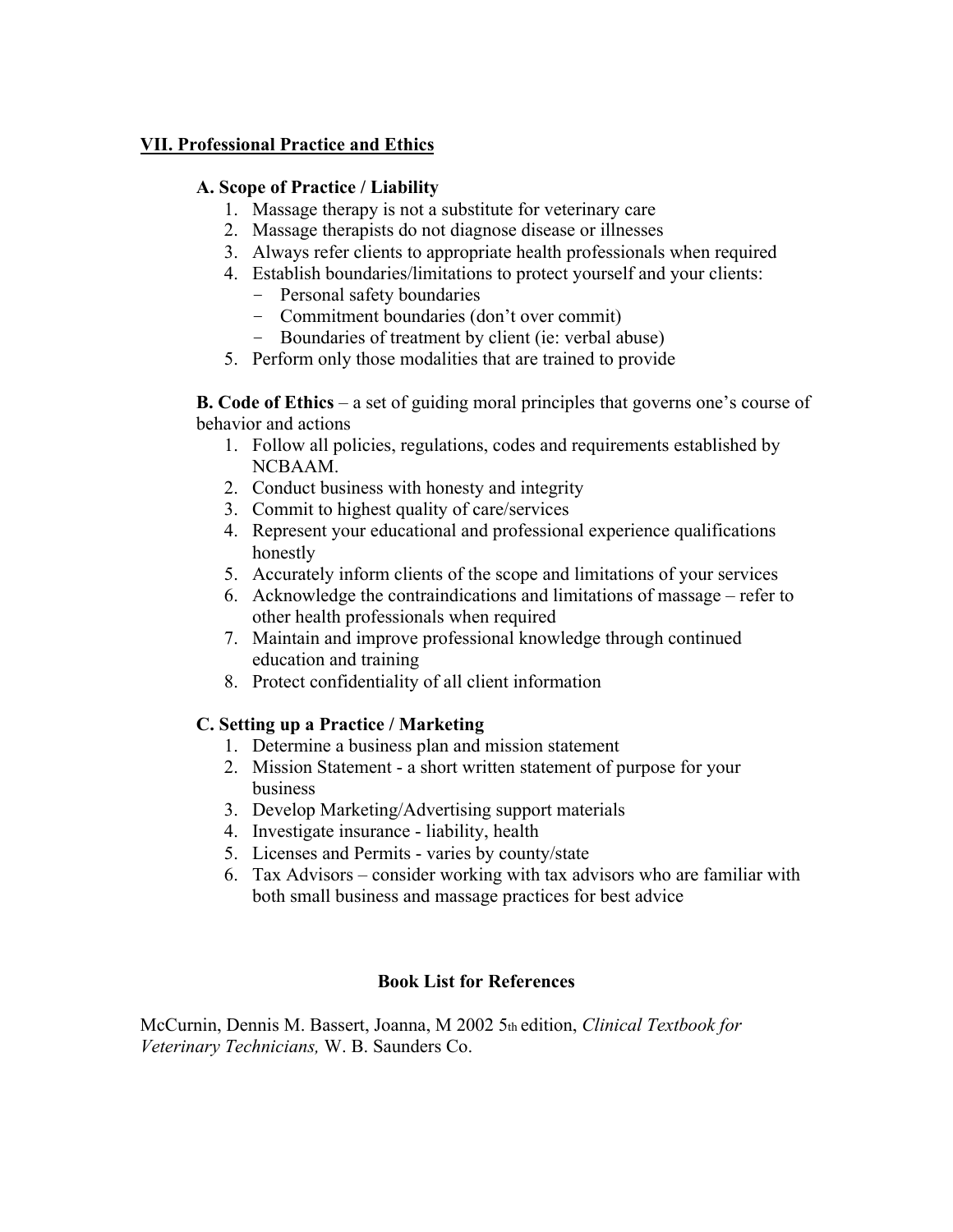Colville, Thomas, Bassert, Joanna M. *Clinical Anatomy and Physiology for Veterinary Technicians*. St. Louis, MO; Mosby; 2002

Salvo, Susan. (1999). Massage *Therapy: Principals and Practice*. Saunders, an Imprint of Elsevier

Meagher, Jack. (1985). *Beating Muscle Injuries for Horses* Hamilton Horse Publications

AMTA website www.amtamassage.org

Evans, H. E., and G. C. Christensen. (1979). *Miller's Anatomy of the Dog*. 2nd ed. Saunders, Philadelphia.

Page Elliot, Rachel (1983) *The New Dogsteps,* Howell Book House

Rugaas, Turid. (2000). *Calming signals: What Your Dog Tells You, On Talking Terms with Dogs: What Your Dog Tells You.* Dogwise Publishing

Clothier, Suzanne (1995). *Your Athletic Dog: A Functional Approach*. Flying Dog Press

Zink, M. Christine (1992). *Peak Performance: Coaching the Canine Athlete.* Howell Book House Aloff, Brenda (2005). *Canine Body Language: A Photographic Guide: Interpreting the Native Language of the Domestic Dog.* Dogwise

Goody, Peter C. (1997). *Dog anatomy: a pictorial approach to canine structure.* J.A. Allen

Landsberg, Gary M., Hunthausen, Wayne L., Ackerman, Lowell J. (2003). *Handbook of behavior problems of the dog and cat,* Elsevier Health Sciences

American Kennel Club (1998) .*The Complete Dog Book*, Howell Book House, New York

Brown C.M. (1986*) Dog Locomotion and Gait Analysis,* Hoflin Publishing Ltd, Wheat Ridge, CO

Gilbert E.M. Brown T.R*.* (2001) *K-9 Structure & Terminology*, Dogfolks Enterprises, Aloha, OR,

Gross D. (2002)*Canine Physical Therapy,* Wizard of Paws, East Lyme, CT,

Millis D. Levine D. Taylor R. (2004) *Canine Rehabilitation and Physical Therapy,* Saunders, St. Louis, MO

Summers, Alleice (2002) *Common Diseases of Companion Animals.* Mosby